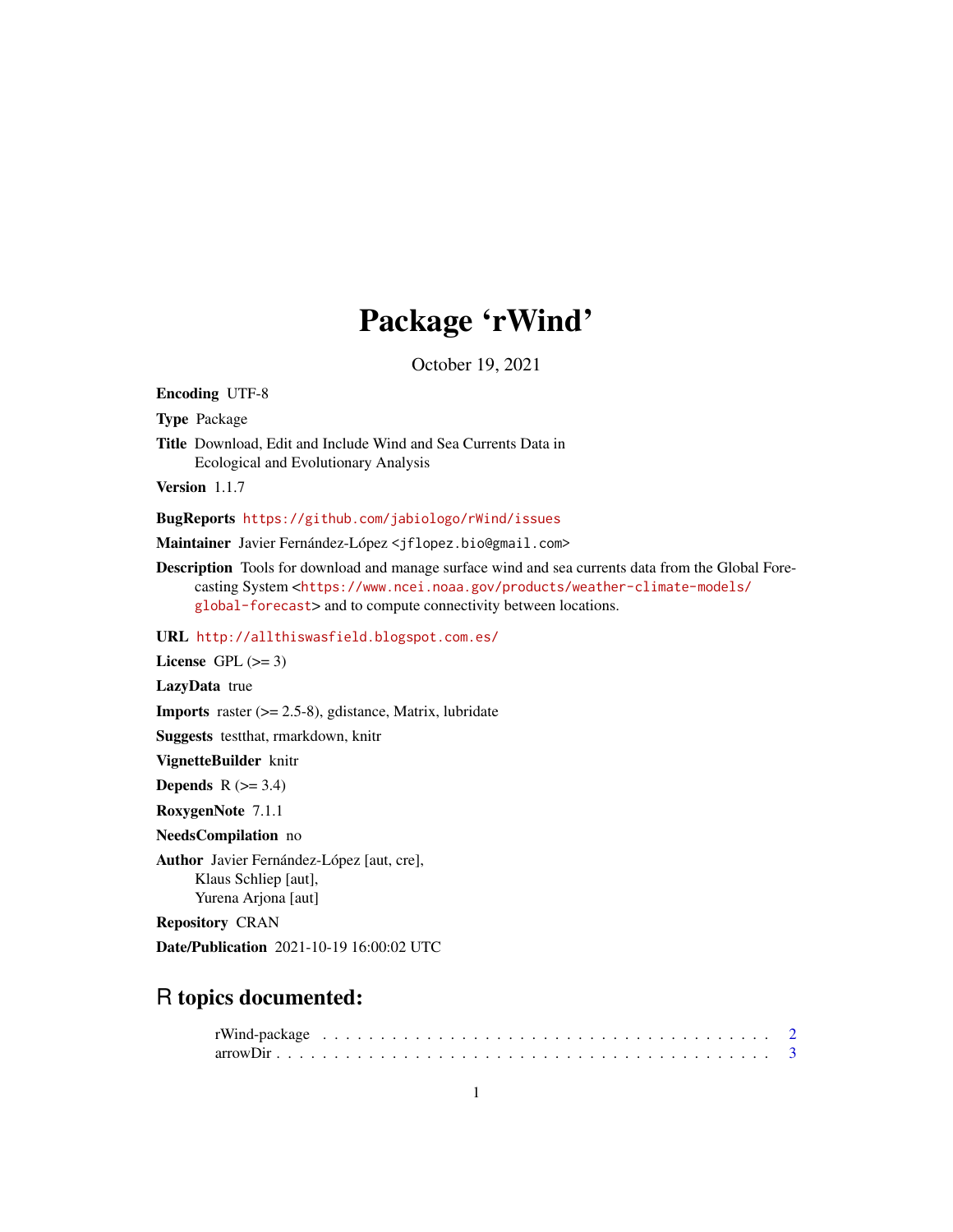# <span id="page-1-0"></span>2 rWind-package

| Index |  |  |  |  |  |  |  |  |  |  |  |  |  |  |  |  |  |  |  | 17 |
|-------|--|--|--|--|--|--|--|--|--|--|--|--|--|--|--|--|--|--|--|----|

rWind-package *Download, edit and include wind and sea currents data in ecological and evolutionary analysis*

# Description

rWind contain tools for downloading, editing and transforming wind and sea currents data from Global Forecast System (GFS) and Ocean Surface Current Analyses Real-time (OSCAR). It also allows to use wind and sea currents data to compute the minimum cost path from wind speed and direction to perform connectivity analysis.

# Details

The complete list of functions can be displayed with library(help = rWind). For more information, please check: http://allthiswasfield.blogspot.com.es/

# Author(s)

Javier Fernández-López

Klaus Schliep

Yurena Arjona

Maintainer: Javier Fernández-López [jflopez.bio@gmail.com](mailto:jflopez.bio@gmail.com)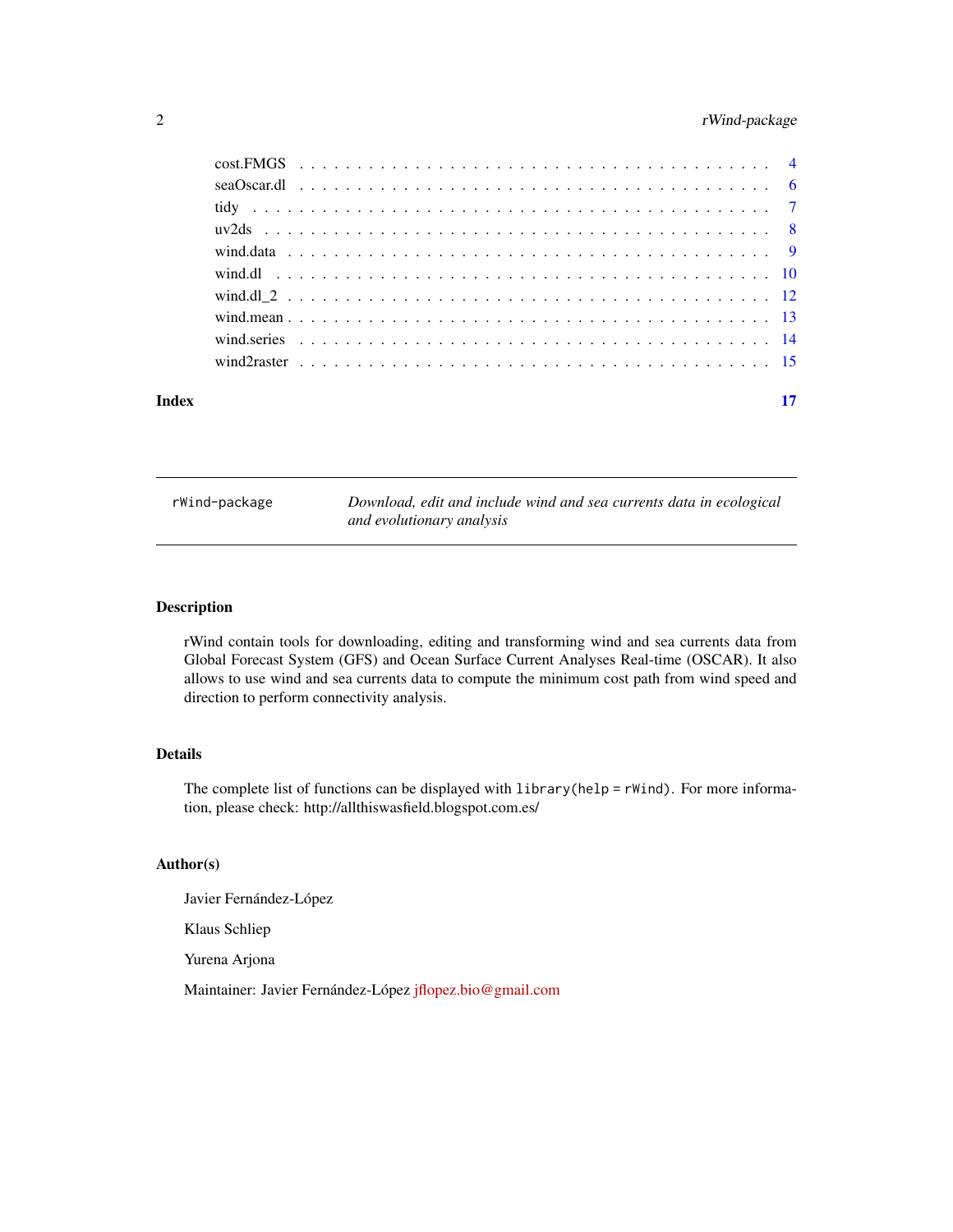<span id="page-2-0"></span>

# Description

arrowDir adapts wind direction value to be used by Arrowhead function from "shape" package to plot wind direction for each coordinate.

#### Usage

arrowDir(W)

#### Arguments

W An object of class rWind or a data.frame which should content a column named "dir".

# Details

Angle argument of Arrowhead function from "shape" package needs to be fed in an anti-clockwise way, relative to x-axis, in degrees 0,360. arrowDir function adapts wind direction provided by wind.fit (clockwise, relative to y-axis ) to requirements of Arrowhead.

# Value

A vector with angles for each arrow to be plotted by Arrowhead.

# Note

arrowDir function works always together with Arrowhead function from "shape" package.

#### Author(s)

Javier Fernández-López

# References

Karline Soetaert (2017). shape: Functions for Plotting Graphical Shapes, Colors. R package version 1.4.3. https://CRAN.R-project.org/package=shape

# See Also

[wind.dl](#page-9-1)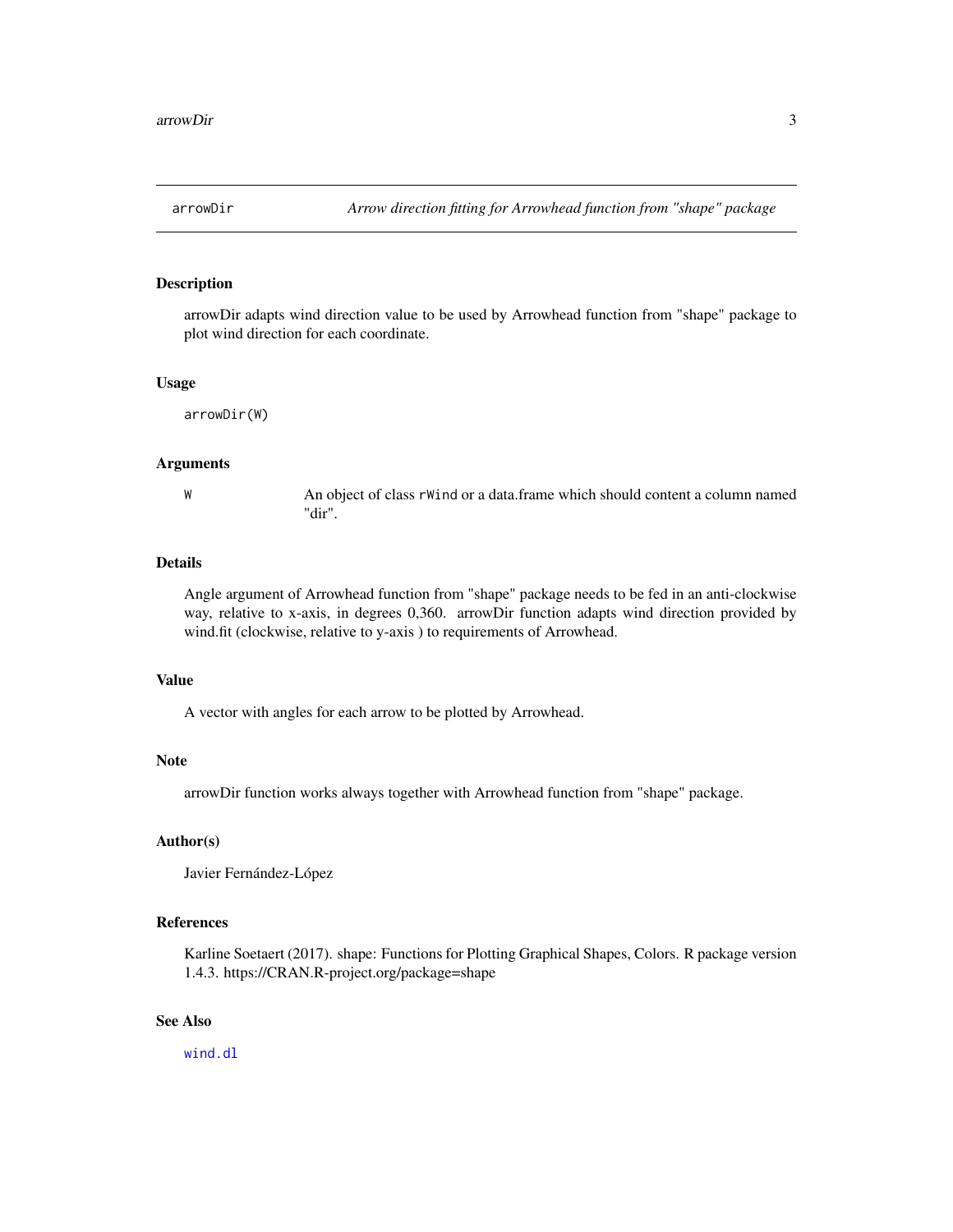# Examples

data(wind.data)

```
# Create a vector with wind direction (angles) adapted
alpha <- arrowDir(wind.data)
## Not run:
# Now, you can plot wind direction with Arrowhead function from shapes package
# Load "shape package
require(shape)
plot(wind.data$lon, wind.data$lat, type = "n")
Arrowhead(wind.data$lon, wind.data$lat,
  angle = alpha,
  arr.length = 0.1, arr-type = "curved")
## End(Not run)
```
#### cost.FMGS *Compute flow-based cost or conductance*

# Description

flow.dispersion computes movement conductance through a flow either, sea or wind currents. It implements the formula described in Felícisimo et al. 2008:

#### Usage

```
cost.FMGS(wind.direction, wind.speed, target, type = "active")
```
flow.dispersion(x, fun = cost. FMGS, output = "transitionLayer",  $\dots$ )

# Arguments

wind.direction A vector or scalar containing wind directions.

| A vector or scalar containing wind speeds.                                                                                                                                                                                                                   |
|--------------------------------------------------------------------------------------------------------------------------------------------------------------------------------------------------------------------------------------------------------------|
| direction of the target cell                                                                                                                                                                                                                                 |
| Could be either "passive" or "active". In "passive" mode, movement against flow<br>direction is not allowed (deviations from the wind direction higher than 90). In<br>"active" mode, the movement can go against flow direction, by increasing the<br>cost. |
| RasterStack object with layers obtained from wind2raster function ("rWind"<br>package) with direction and speed flow values.                                                                                                                                 |
| A function to compute the cost to move between cells. The default is cost. FMGS<br>from Felicísimo et al. (2008), see details.                                                                                                                               |
|                                                                                                                                                                                                                                                              |

<span id="page-3-0"></span>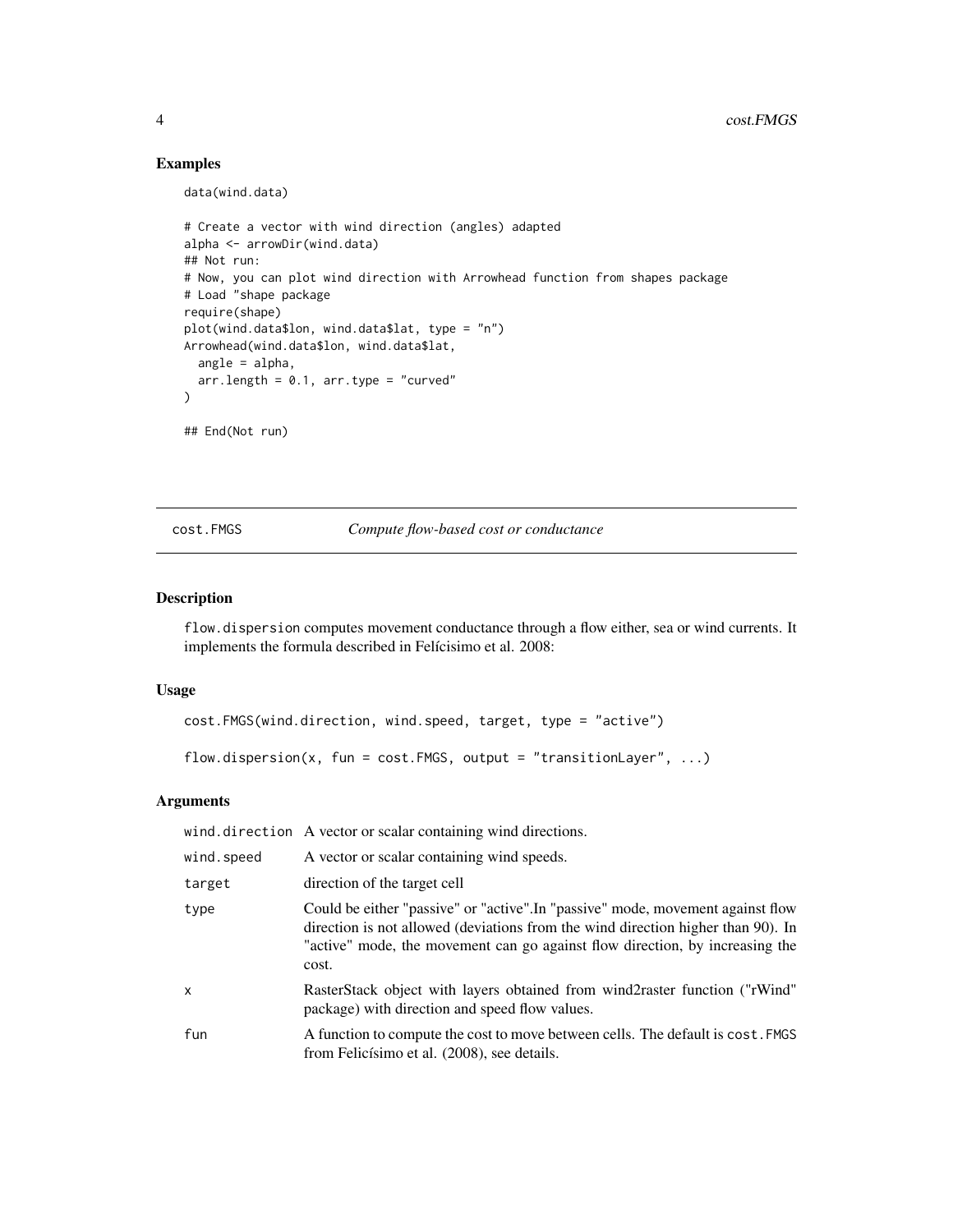#### <span id="page-4-0"></span>cost.FMGS 5

| output | This argument allows to select different kinds of output. "raw" mode creates a    |
|--------|-----------------------------------------------------------------------------------|
|        | matrix (class "dgCMatrix") with transition costs between all cells in the raster. |
|        | "transitionLayer" creates a TransitionLayer object with conductance values to     |
|        | be used with "gdistance" package.                                                 |
| .      | Further arguments passed to or from other methods.                                |
|        |                                                                                   |

# Details

Cost=(1/Speed)\*(HorizontalFactor)

being HorizontalFactor a "function that incrementally penalized angular deviations from the wind direction" (Felicísimo et al. 2008).

# Value

In "transitionLayer" output, the function returns conductance values (1/cost)to move between all cells in a raster having into account flow speed and direction obtained from wind.fit function("rWind" package). As wind or sea currents implies directionality, flow.dispersion produces an anisotropic conductance matrix (asymmetric). Conductance values are used later to built a TransitionLayer object from "gdistance" package.

In "raw" output, flow.dispersion creates a sparse Matrix with cost values.

# Note

Note that for large data sets, it could take a while. For large study areas is strongly advised perform the analysis in a remote computer or a cluster.

# Author(s)

Javier Fernández-López; Klaus Schliep; Yurena Arjona

# References

Felicísimo, Á. M., Muñoz, J., & González-Solis, J. (2008). Ocean surface winds drive dynamics of transoceanic aerial movements. PLoS One, 3(8), e2928.

Jacob van Etten (2017). R Package gdistance: Distances and Routes on Geographical Grids. Journal of Statistical Software, 76(13), 1-21. doi:10.18637/jss.v076.i13

# See Also

[wind.dl](#page-9-1), [wind2raster](#page-14-1)

#### Examples

require(gdistance)

data(wind.data)

wind <- wind2raster(wind.data)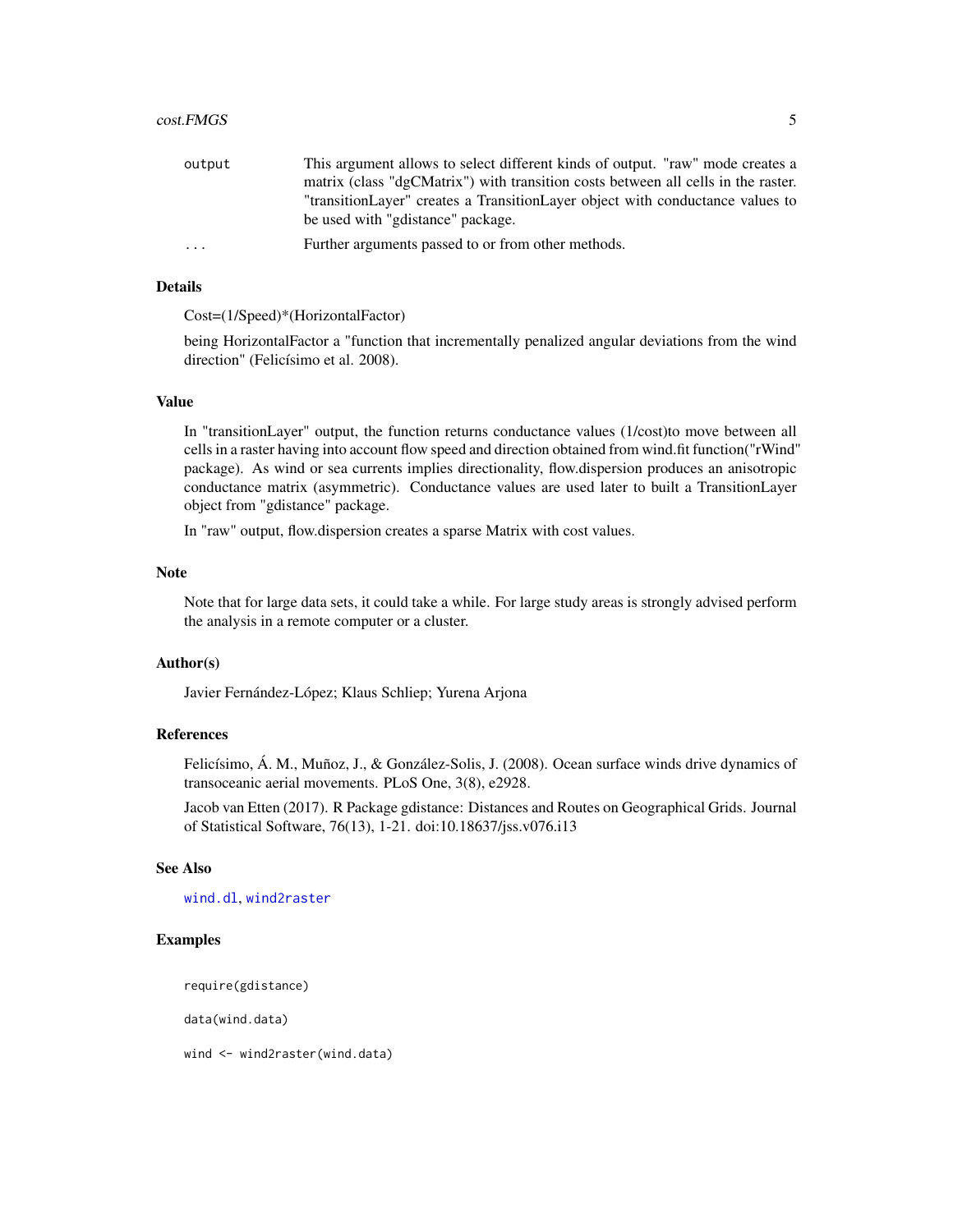```
Conductance <- flow.dispersion(wind, type = "passive")
transitionMatrix(Conductance)
image(transitionMatrix(Conductance))
```
seaOscar.dl *OSCAR Sea currents data download*

# Description

seaOscar.dl downloads sea currents data from the Ocean Surface Current Analyses Real-time (OS-CAR) (https://coastwatch.pfeg.noaa.gov/erddap/info/jplOscar\_LonPM180/index.html). Geospatial resolution is 0.33 degrees and sea currents are calculated for 15 m depth. CAUTION: OSCAR database has no data between 0 and 20 longitude degrees. You can use SCUD database instead (coming soon...)

# Usage

```
seaOscar.dl(
 yyyy,
 mm,
 dd,
  lon1,
 lon2,
 lat1,
  lat2,
  type = "read-data",
  trace = 1)
```
# Arguments

| yyyy  | Selected year.                                                                                                                                                                            |
|-------|-------------------------------------------------------------------------------------------------------------------------------------------------------------------------------------------|
| mm    | Selected month.                                                                                                                                                                           |
| dd    | Selected day.                                                                                                                                                                             |
| lon1  | Western longitude                                                                                                                                                                         |
| lon2  | Eastern longitude                                                                                                                                                                         |
| lat1  | Northern latitude                                                                                                                                                                         |
| lat2  | Southern latitude                                                                                                                                                                         |
| type  | Output type. "read-data" is selected by default, creating an R object. If you<br>choose "csv", seaOscar.dl create a a CSV file in your working directory named<br>"oscar_yyyy_mm_dd.csv". |
| trace | if trace $= 1$ (by default) track downloaded files                                                                                                                                        |
|       |                                                                                                                                                                                           |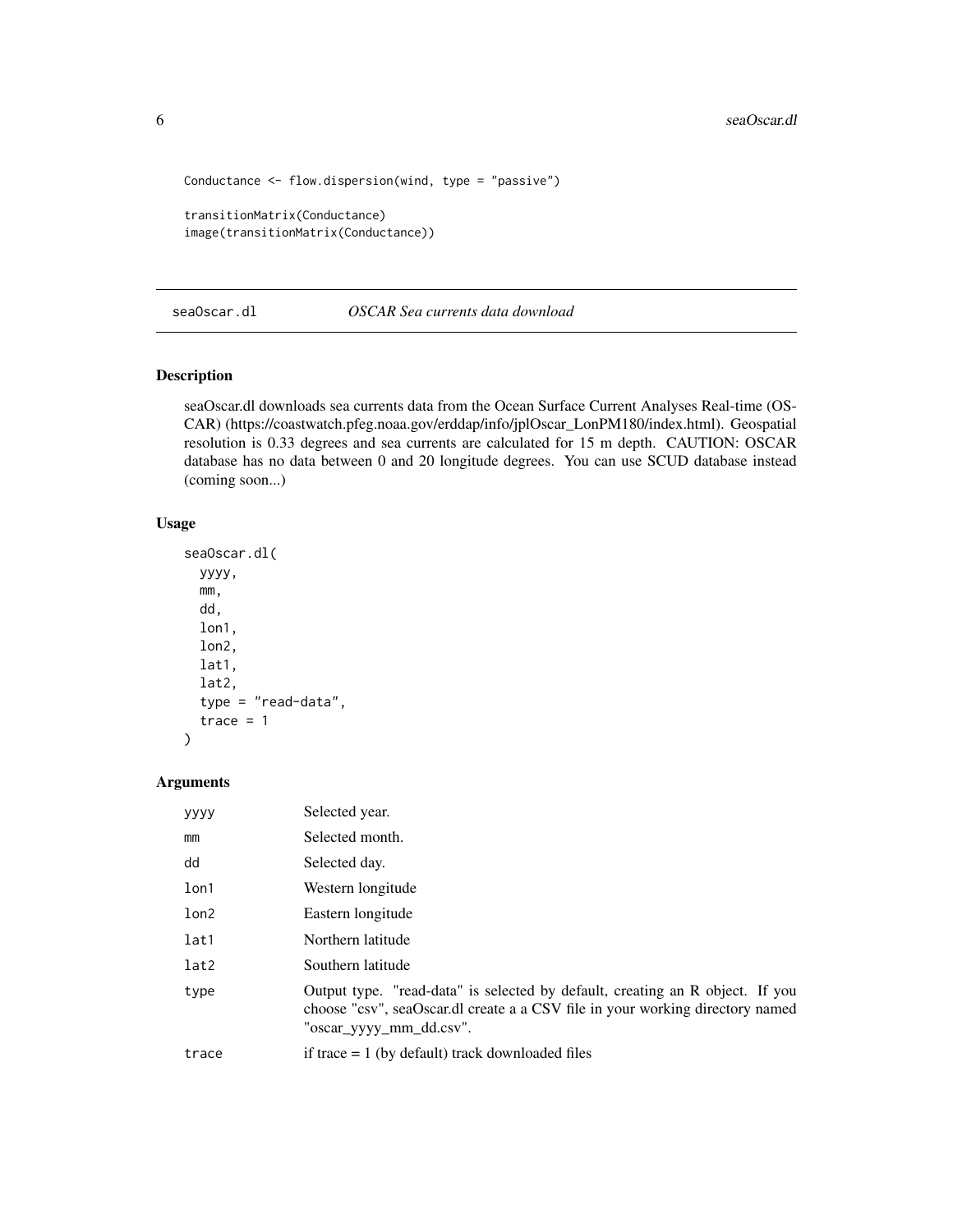#### <span id="page-6-0"></span>tidy the contract of the contract of the contract of the contract of the contract of the contract of the contract of the contract of the contract of the contract of the contract of the contract of the contract of the contr

# Details

The output type is determined by type="csv" or type="read-data". If type="csv" is selected, the function creates a "sea\_yyyy\_mm\_dd.csv" file that is downloaded at the work directory. If type="readdata" is selected, an R object (data.frame) is created.

#### Value

"rWind" and "data.frame" class object or .csv file with U and V vector components and sea current direction and speed for each coordinate in the study area defined by lon1/lon2 and lat1/lat2.

## Author(s)

Javier Fernández-López (jflopez.bio@gmail.com)

#### References

http://www.digital-geography.com/cloud-gis-getting-weather-data/#.WDOWmbV1DCL https://coastwatch.pfeg.noaa.gov/erddap/info/jplOscar\_LonPM180/index.html

#### See Also

[wind.dl\\_2](#page-11-1), [wind2raster](#page-14-1)

# Examples

# Download sea currents for Galapagos Islands ## Not run: seaOscar.dl(2015, 1, 1, -93, -88, 2, -3)

## End(Not run)

tidy *Transforming a rWind\_series object into a data.frame*

#### Description

The output of tidy is always a data.frame. It is therefore suited for further manipulation by packages like dplyr, reshape2, ggplot2 and ggvis.

#### Usage

 $\text{tidy}(x, \ldots)$ ## S3 method for class 'rWind\_series' tidy $(x, \ldots)$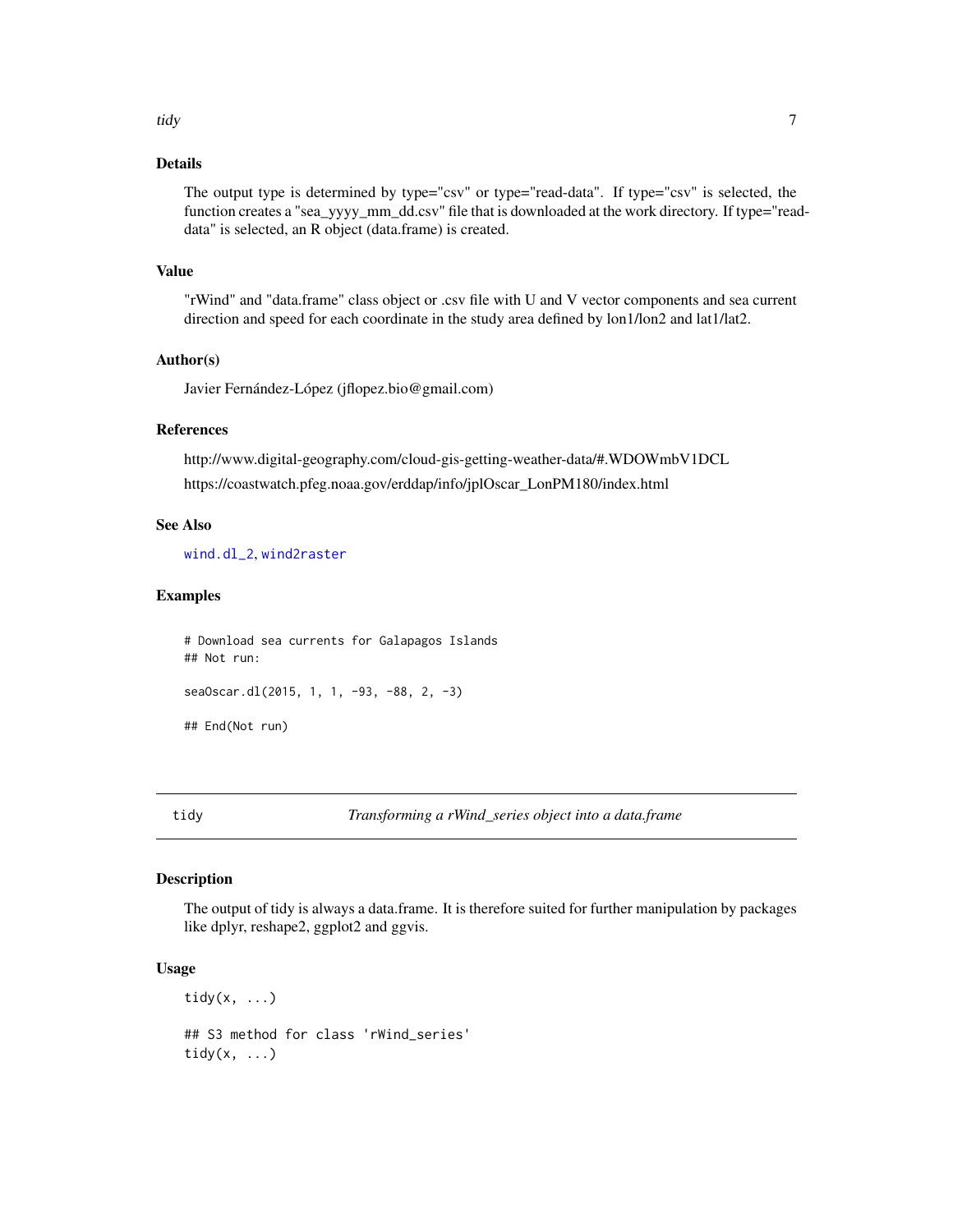# <span id="page-7-0"></span>Arguments

|          | An object to be converted into a tidy data frame. |
|----------|---------------------------------------------------|
| $\cdots$ | extra arguments                                   |

# Examples

```
data(wind.series)
df <- tidy(wind.series)
head(df)
## Not run:
# use the tidyverse
library(dplyr)
mean_speed <- tidy(wind.series) %>%
  group_by(lat, lon) %>%
  summarise(speed = mean(speed))
wind_average2 <- wind.mean(wind.series)
all.equal(wind_average2$speed, mean_speed$speed)
```
## End(Not run)

uv2ds *Transform U and V components in direction and speed and vice versa*

# Description

Transform U and V components in direction and speed and vice versa

# Usage

```
uv2ds(u, v)
```
ds2uv(d, s)

# Arguments

| u | U component.         |
|---|----------------------|
| ν | U component.         |
| d | direction (degrees). |
| S | speed $(m/s)$ .      |

# Value

"uv2ds" returns a matrix with direction and speed values "ds2uv" returns a matrix with U and V values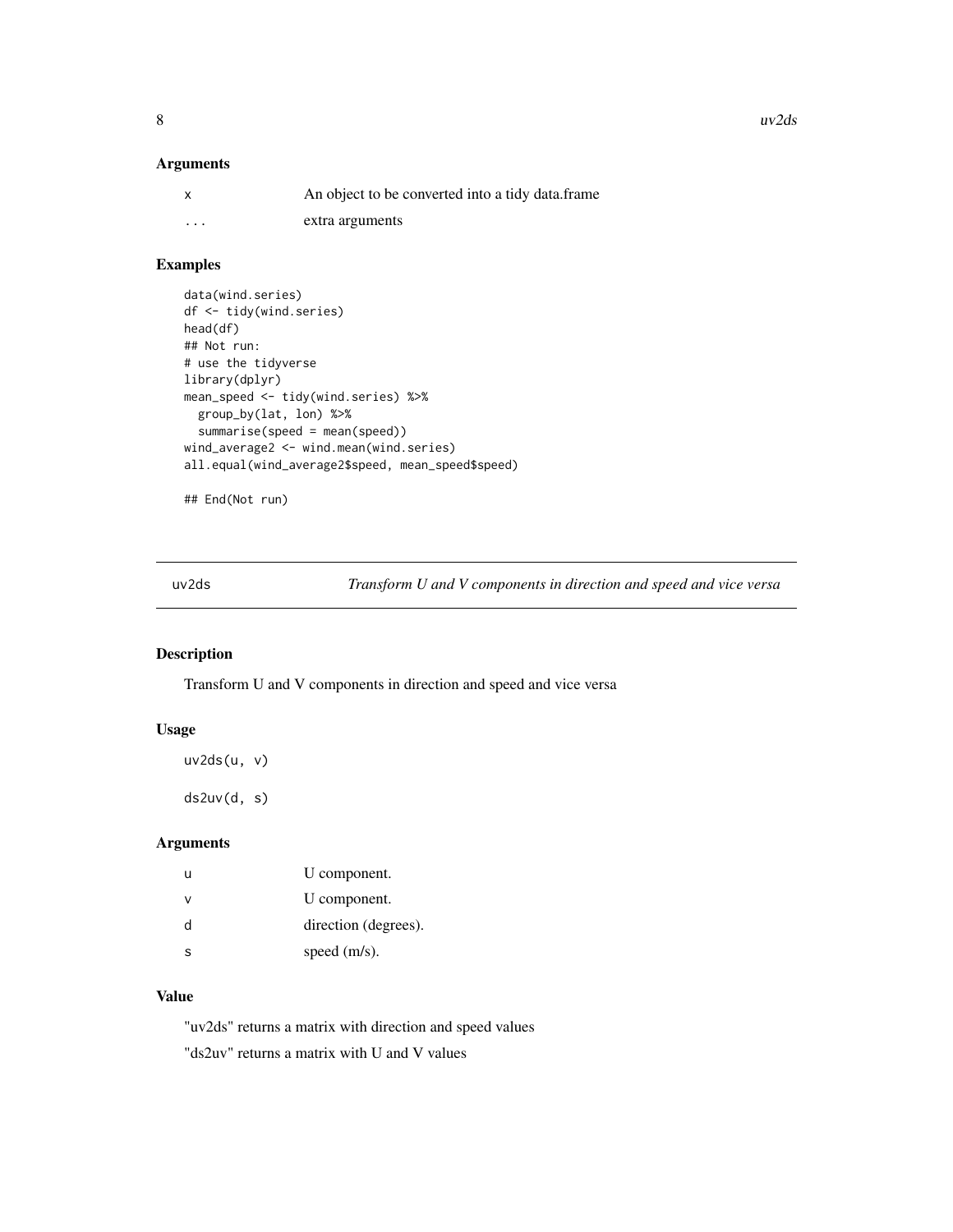#### <span id="page-8-0"></span>wind.data 9

# Note

Multiple U and V values can be processed. "dir" denotes where the wind/sea current is going (toward), not from where is coming.

#### Author(s)

Javier Fernández-López (jflopez.bio@gmail.com)

## See Also

[wind.mean](#page-12-1), [wind2raster](#page-14-1)

#### Examples

```
(ds \leq uv2ds(c(1, 1, 3, 1), c(1, 1.7, 3, 1)))ds2uv(ds[, 1], ds[, 2])
```
#### wind.data *Wind data example*

#### Description

This is an example of wind data obtained with wind.dl function for the Iberian Peninsula coordinates on 12/February/2015 at 00:00 (UTC)

#### Format

A list with one data.frame with 651 observations on the following 7 variables:

list("time (UTC)") a numeric with selected time of wind data list("latitude (degrees\_north)") a numeric with latitude values list("longitude (degrees\_east)") a numeric with longitude values list("ugrd10m (m s-1)") a numeric with U component of wind data list("vgrd10m (m s-1)") a numeric with V component of wind data list("dir") a numeric with direction of wind data list("speed") a numeric with speed of wind data

# Details

This data set is the result of:

wind.data <-wind.dl(2015,2,12,0,-10,5,35,45)

# Source

http://allthiswasfield.blogspot.com.es/2016/12/rwind-r-package-released.html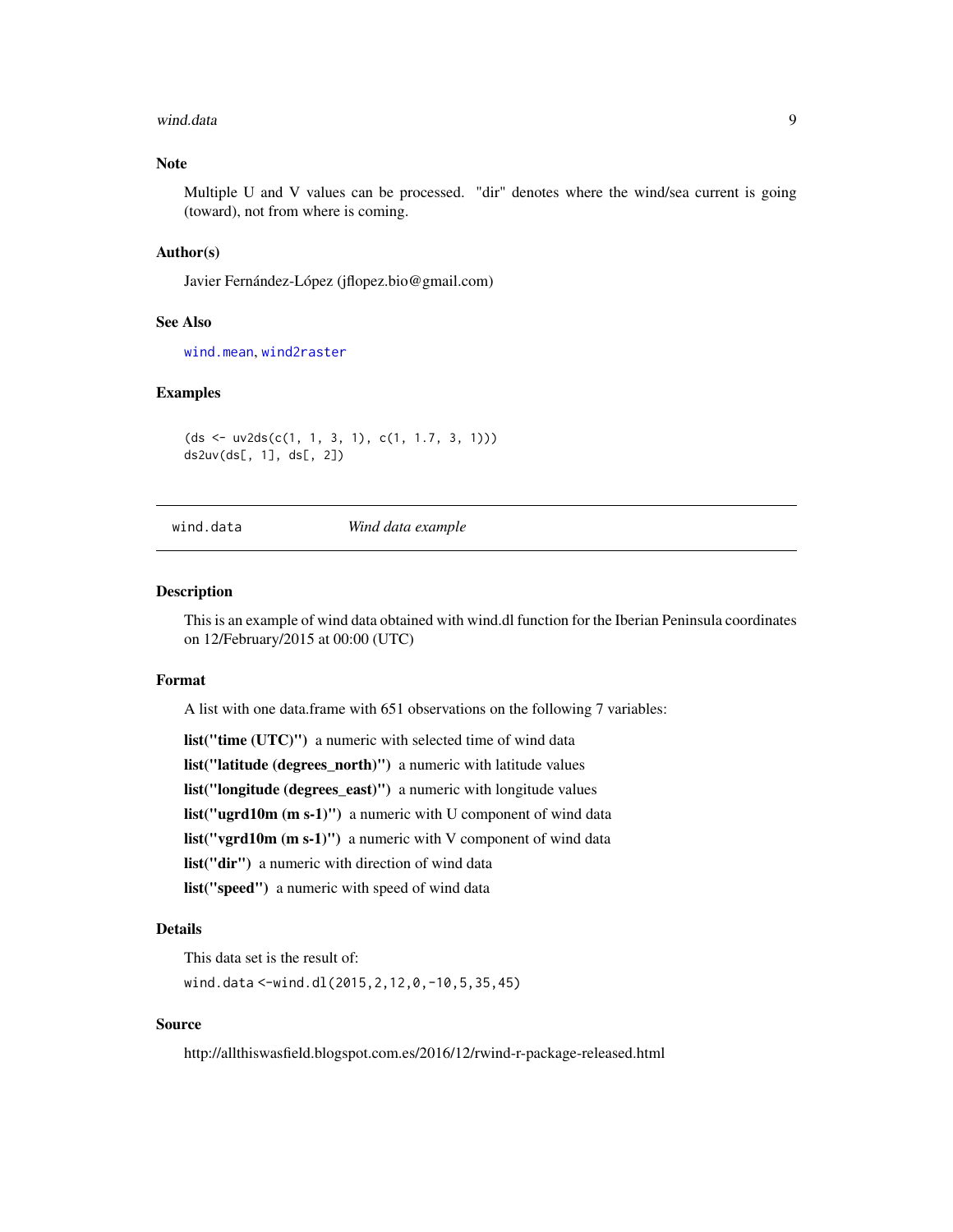#### 10 wind.dl

# References

http://oos.soest.hawaii.edu/erddap/info/NCEP\_Global\_Best/index.html

#### Examples

data(wind.data) str(wind.data) head(wind.data[[1]])

<span id="page-9-1"></span>wind.dl *Wind-data download*

# Description

wind.dl downloads wind data from the Global Forecast System (GFS) of the USA's National Weather Service (NWS) (https://www.ncei.noaa.gov/products/weather-climate-models/global-forecast). Wind data are taken from NOAA/NCEP Global Forecast System (GFS) Atmospheric Model collection. Geospatial resolution is 0.5 degrees (approximately 50 km), and wind is calculated for Earth surface, at 10 m. More metadata information: https://pae-paha.pacioos.hawaii.edu/erddap/griddap/ncep\_global.graph

# Usage

```
wind.dl(
  yyyy,
  mm,
  dd,
  tt,
  lon1,
  lon2,
  lat1,
  lat2,
  type = "read-data",
  trace = 1)
```
read.rWind(file)

# Arguments

| yyyy | Selected year.                                                                                                                                    |
|------|---------------------------------------------------------------------------------------------------------------------------------------------------|
| mm   | Selected month.                                                                                                                                   |
| dd   | Selected day.                                                                                                                                     |
| tt   | Selected time. There are currently several options at the GFS database: 00:00 -<br>$03:00 - 06:00 - 09:00 - 12:00 - 15:00 - 18:00 - 21:00$ (UTC). |
| lon1 | Western longitude                                                                                                                                 |

<span id="page-9-0"></span>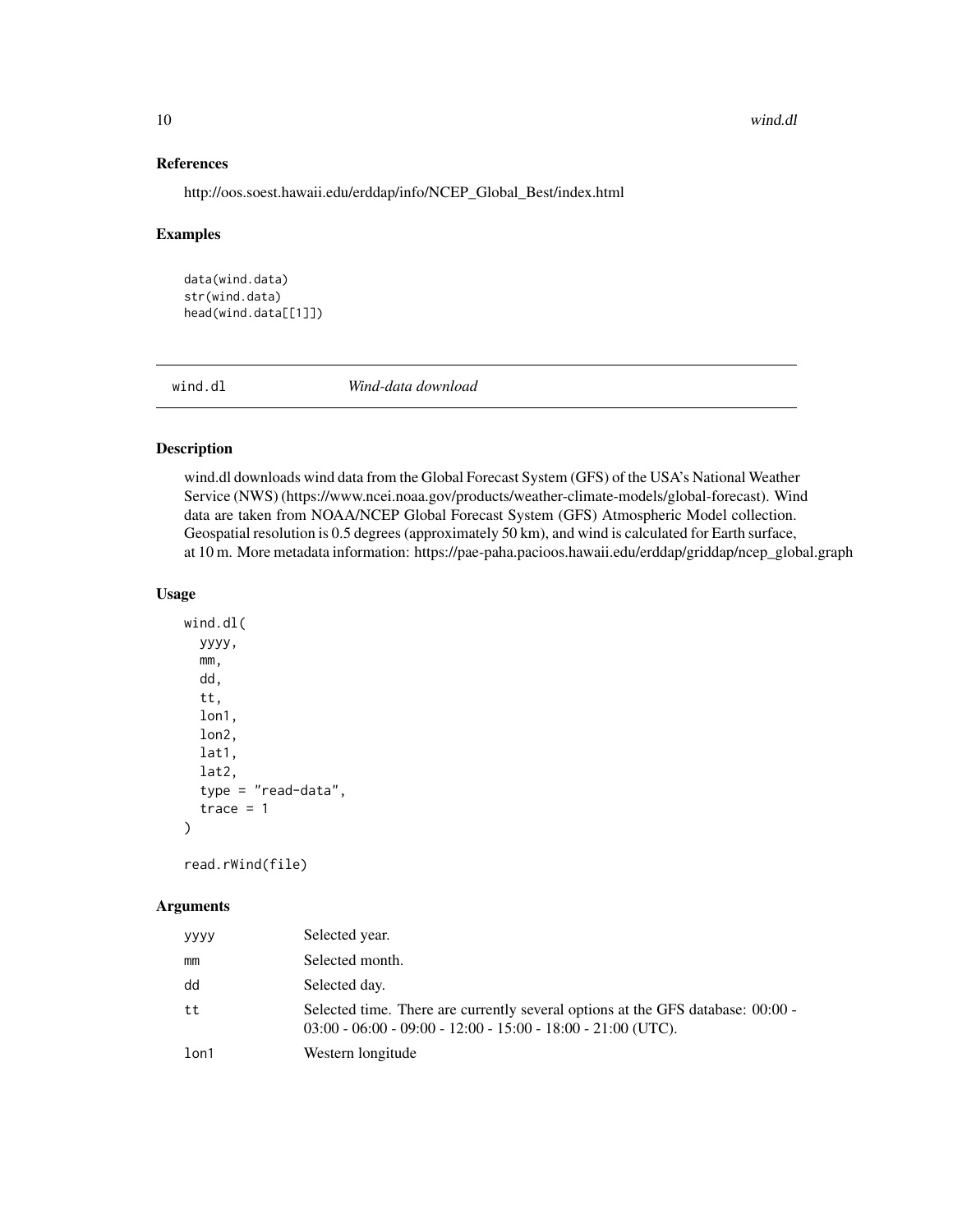#### <span id="page-10-0"></span>wind.dl 2008 and 2008 and 2008 and 2008 and 2008 and 2008 and 2008 and 2008 and 2008 and 2008 and 2008 and 200

| lon2  | Eastern longitude                                                                                                                                                                       |
|-------|-----------------------------------------------------------------------------------------------------------------------------------------------------------------------------------------|
| lat1  | Southern latitude                                                                                                                                                                       |
| lat2  | Northern latitude                                                                                                                                                                       |
| type  | Output type. "read-data" is selected by default, creating an R object. If you<br>choose "csv", wind.dl create a a CSV file in your working directory named<br>"wind_yyyy_mm_dd_tt.csv". |
| trace | if trace $= 1$ (by default) track downloaded files                                                                                                                                      |
| file  | file name of the saved ".csv" files.                                                                                                                                                    |

# Details

The output type is determined by type="csv" or type="read-data". If type="csv" is selected, the function creates a "wind\_yyyy\_mm\_dd\_tt.csv" file that is downloaded at the work directory. If type="read-data" is selected, an R object (data.frame) is created.

# Value

"rWind" and "data.frame" class object or .csv file with U and V vector components and wind direction and speed for each coordinate in the study area defined by lon1/lon2 and lat1/lat2.

#### Note

Longitude coordinate are provided by GFS dataset in 0/360 notation and transformed internally into -180/180. Wind "dir" denotes where the wind is going (toward), not from where is coming.

# Author(s)

Javier Fernández-López (jflopez.bio@gmail.com)

# References

http://www.digital-geography.com/cloud-gis-getting-weather-data/#.WDOWmbV1DCL https://pae-paha.pacioos.hawaii.edu/erddap/griddap/ncep\_global.graph

# See Also

[wind.dl\\_2](#page-11-1), [wind2raster](#page-14-1)

#### Examples

# Download wind for Iberian Peninsula region at 2015, February 12, 00:00 ## Not run:

wind.dl(2015, 2, 12, 0, -10, 5, 35, 45)

## End(Not run)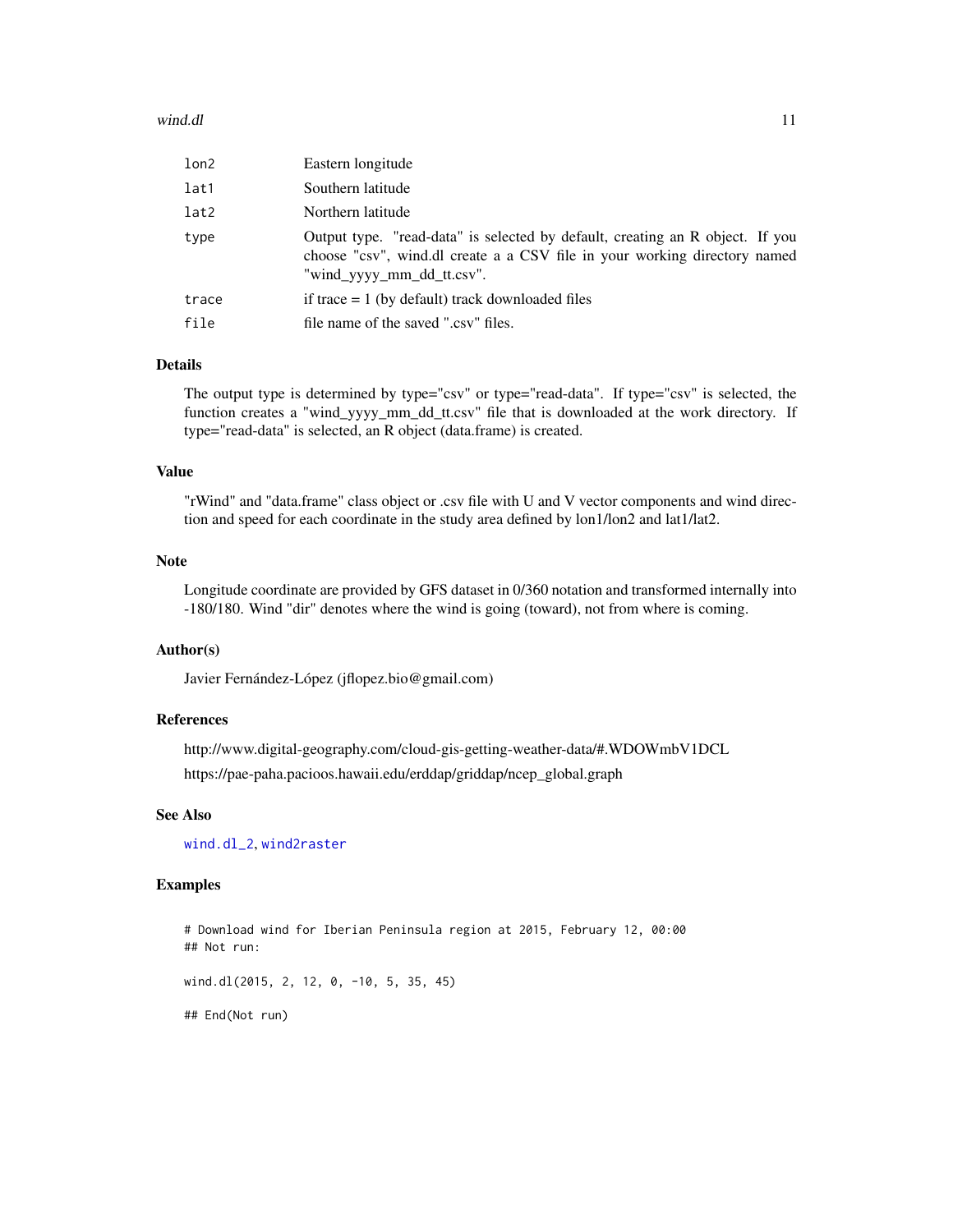<span id="page-11-1"></span><span id="page-11-0"></span>

#### **Description**

wind.dl\_2 downloads time-series wind data from the Global Forecast System (GFS) of the USA's National Weather Service (NWS) (https://www.ncei.noaa.gov/products/weather-climate-models/globalforecast). Wind data are taken from NOAA/NCEP Global Forecast System (GFS) Atmospheric Model collection. Geospatial resolution is 0.5 degrees (approximately 50 km), and wind is calculated for Earth surface, at 10 m. More metadata information: http://oos.soest.hawaii.edu/erddap/info/NCEP\_Global\_Best/ind

#### Usage

```
wind.dl_2(time, lon1, lon2, lat1, lat2, type = "read-data", trace = 1)
## S3 method for class 'rWind_series'
x[[i, exact = TRUE]]
```
#### Arguments

| a scalar or vector of POSIX tor Date objects or an character which can trans-                    |
|--------------------------------------------------------------------------------------------------|
| formed into those, see example below. There are currently these options at the                   |
| GFS database for the hours: 00:00 - 03:00 - 06:00 - 09:00 - 12:00 - 15:00 - 18:00                |
| $-21:00$ (UTC) (TO).                                                                             |
| Western longitude                                                                                |
| Eastern longitude                                                                                |
| Southern latitude                                                                                |
| Northern latitude                                                                                |
| Output type. "read-data" is selected by default, creating an R object. If you                    |
| choose "csv", wind.dl create a a CSV file in your work directory named "wind_yyyy_mm_dd_tt.csv". |
| if trace $= 1$ (by default) track downloaded files                                               |
| object from which to extract element(s).                                                         |
| indices specifying elements to extract.                                                          |
| Controls possible partial matching (not used yet).                                               |
|                                                                                                  |

# Details

To get the same format as wind.dl, you should run tidy function from wind.dl\_2 output. The output type is determined by type="csv" or type="read-data". If type="csv" is selected, the function creates a "wind\_yyyy\_mm\_dd\_tt.csv" file that is downloaded at the work directory. If type="read-data" is selected, an rWind\_series object is created.

#### Value

an object of class rWind\_series or .csv file/s with U and V vector components and wind direction and speed for each coordinate in the study area defined by lon1/lon2 and lat1/lat2.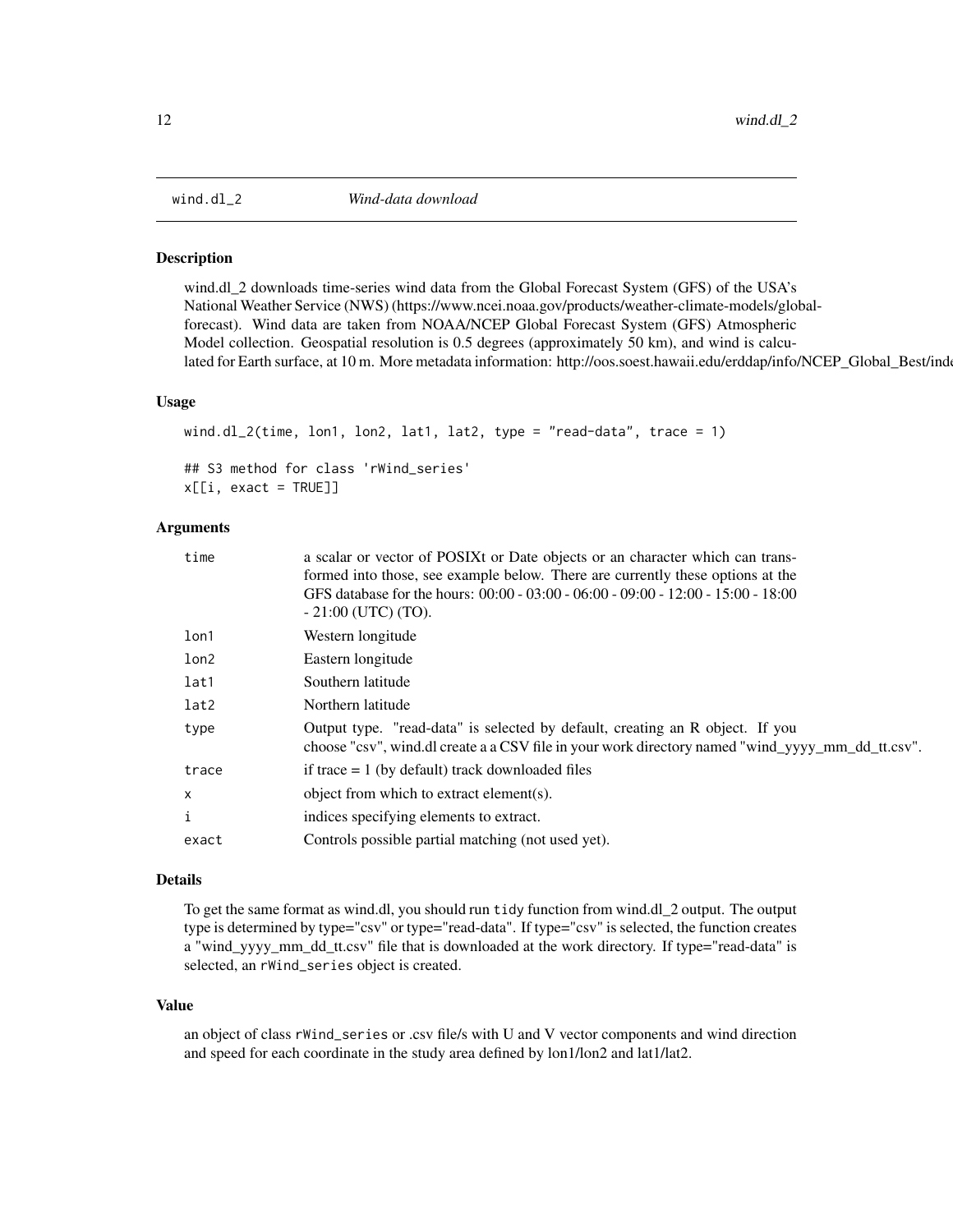#### <span id="page-12-0"></span>wind.mean 13

# Note

wind.dl 2 requires two dates that represent the boundaries of the time lapse to download wind series data. U and V vector components allow you to create wind averages or tendencies for each coordinate at the study area. Longitude coordinates are provided by GFS dataset in 0/360 notation and transformed internally into -180/180. "dir" denotes where the wind/sea current is going (toward), not from where is coming.

# Author(s)

Javier Fernández-López (jflopez.bio@gmail.com)

### References

http://www.digital-geography.com/cloud-gis-getting-weather-data/#.WDOWmbV1DCL http://oos.soest.hawaii.edu/erddap/griddap/NCEP\_Global\_Best.graph

#### See Also

[wind.mean](#page-12-1), [wind2raster](#page-14-1), [wind.dl](#page-9-1), [as\\_datetime](#page-0-0), [as.POSIXct](#page-0-0)

# Examples

# Download wind for Iberian Peninsula region at 2015, February 12, 00:00 ## Not run:

```
wind.dl_2("2018/3/15 9:00:00", -10, 5, 35, 45)
```

```
library(lubridate)
dt <- seq(ymd_hms(paste(2018, 1, 1, 00, 00, 00, sep = "-")),
 ymd_hms(paste(2018, 1, 2, 21, 00, 00, sep = "-")),
 by = "3 hours"
)
ww <- wind.dl_2(dt, -10, 5, 35, 45)
tidy(ww)
## End(Not run)
```
<span id="page-12-1"></span>wind.mean *Wind-data mean*

#### Description

wind.mean computes the mean (average) wind speed and wind direction of a time series dataset of winds of the same region. Summaries of time series are not trivial to compute. We compute the arithmetic mean for the wind speed. The direction as the circular mean, see [https://en.](https://en.wikipedia.org/wiki/Circular_mean) [wikipedia.org/wiki/Circular\\_mean](https://en.wikipedia.org/wiki/Circular_mean) for more details. The U and V components are afterwards transformed from these values.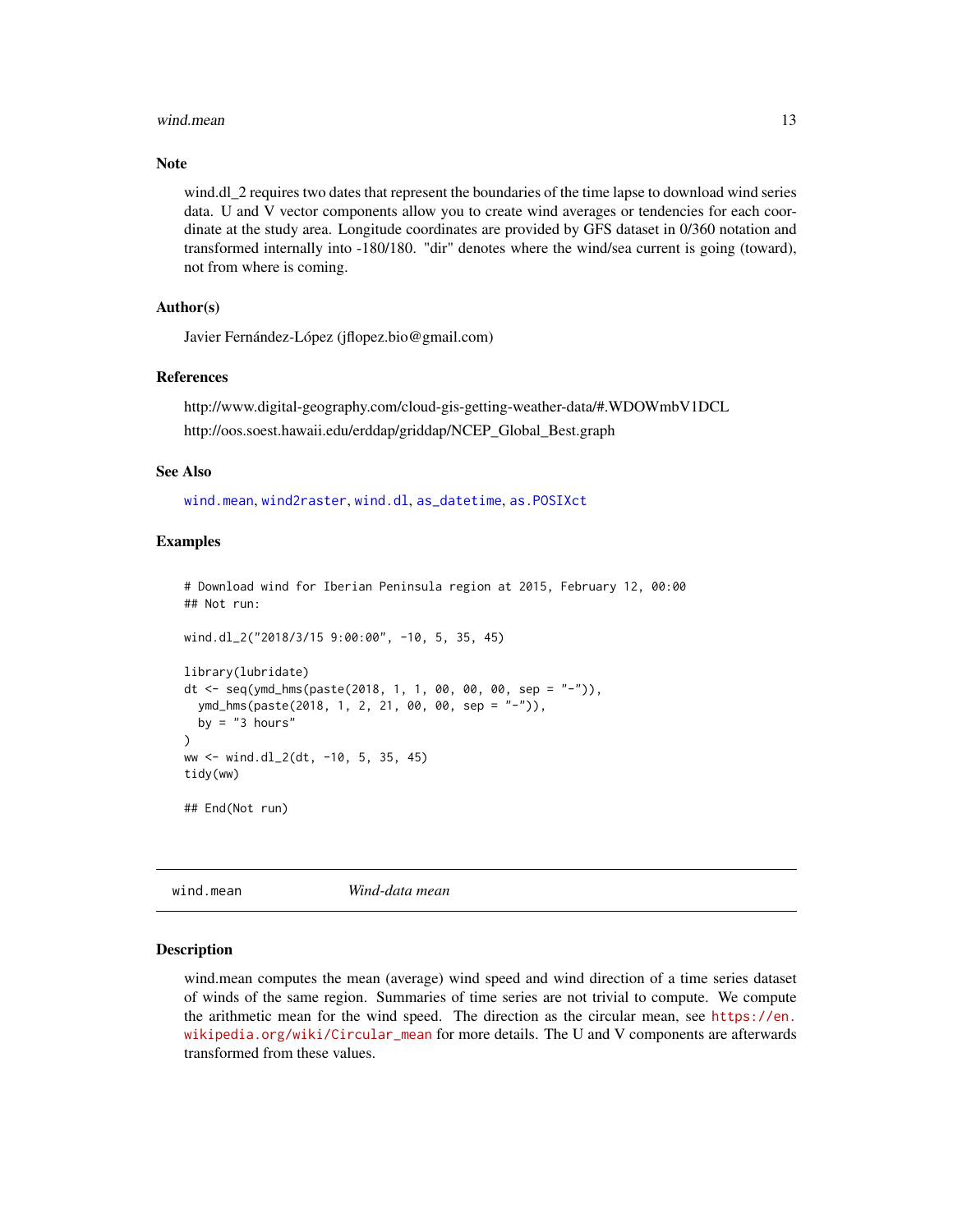#### <span id="page-13-0"></span>14 wind.series

# Usage

wind.mean(x)

# Arguments

x An object of class rWind\_series

# Value

An object of class rWind, which is a data.frame

#### Note

For large time series, it could take a while.

# Author(s)

Javier Fernández-López (jflopez.bio@gmail.com)

# References

https://en.wikipedia.org/wiki/Cross\_product

# See Also

# [wind.dl](#page-9-1)

# Examples

```
data(wind.series)
wind_average <- wind.mean(wind.series)
```
wind.series *Wind series example*

# Description

This is an example of a wind series data obtained with wind.dl function for New Zealand area on 3/January/2015 at all the available times: 00:00 - 03:00 - 06:00 - 09:00 - 12:00 - 15:00 - 18:00 - 21:00 (UTC)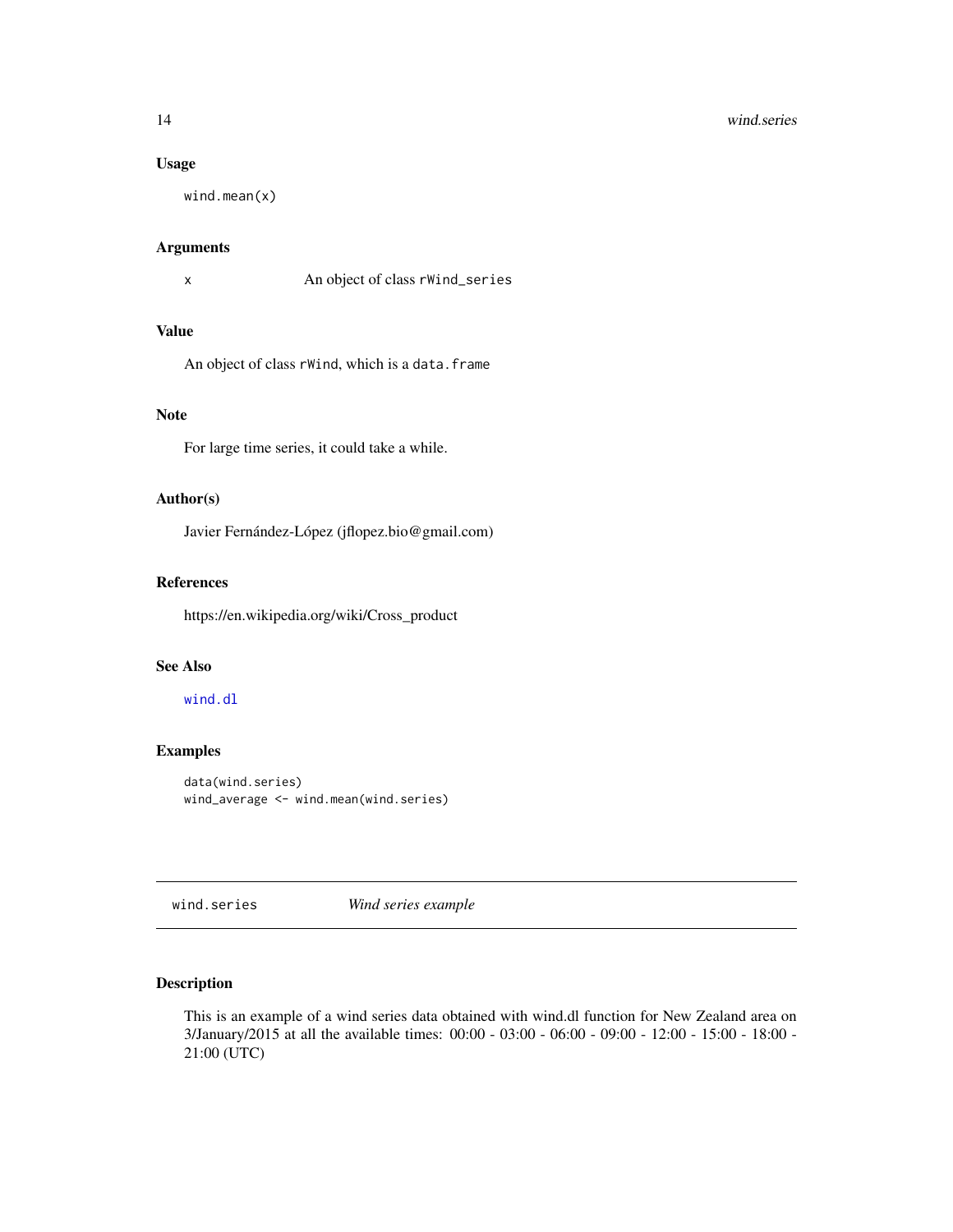#### <span id="page-14-0"></span>wind2raster 15

#### Format

The format is an rWind list of 8 data.frame. Each data.frame contain 961 observations on the following 7 variables:

list("time (UTC)") a factor with selected time of wind data

list("latitude (degrees\_north)") a factor with latitude values

list("longitude (degrees\_east)") a factor with longitude values

list("ugrd10m (m s-1)") a factor with U component of wind data

list("vgrd10m (m s-1)") a factor with V component of wind data

list("dir") a numeric with direction of wind data

list("speed") a numeric with speed of wind data

# Details

This data set is the result of:

library(lubridate) dt <-seq(ymd\_h(paste(2015,1,3,00,sep="-")), ymd\_h(paste(2015,1,3,21,sep="-")),by="3 hours") wind.series <-wind.dl\_2(dt,164,179,-48,-33)

#### Source

http://allthiswasfield.blogspot.com.es/2016/12/rwind-r-package-released.html

# References

http://oos.soest.hawaii.edu/erddap/info/NCEP\_Global\_Best/index.html

# Examples

```
data(wind.series)
str(tidy(wind.series))
```
<span id="page-14-1"></span>

wind2raster *Wind-data to raster file*

# Description

wind2raster crates a raster stack (gridded) with 2 layers: wind speed and wind direction for an object of rWind. Latitude and longitude values are used to locate raster file and to create raster using rasterFromXYZ function from raster package. If the input file is a list of wind data created by wind.dl, a list of raster stacks will be returned

# Usage

wind2raster(x)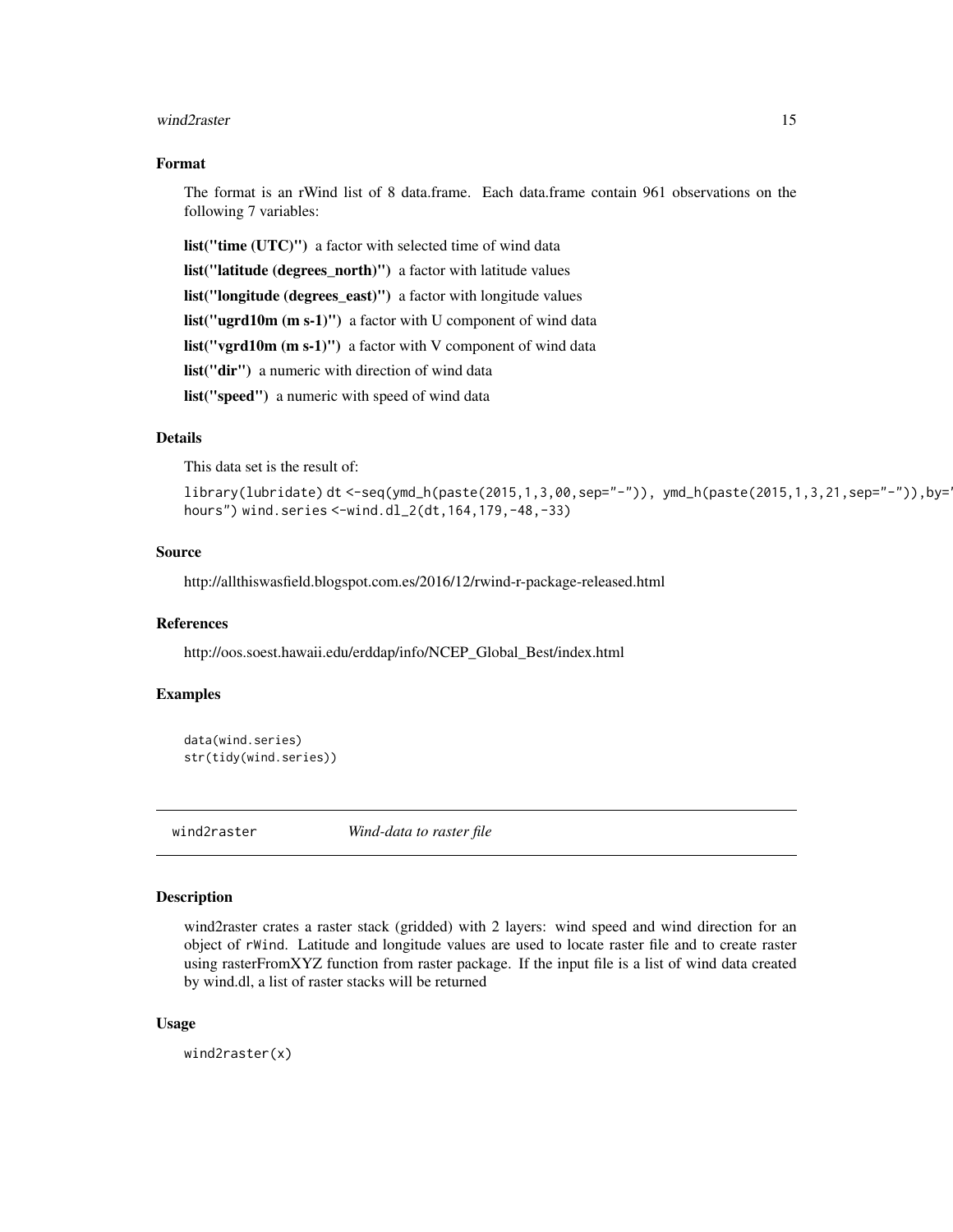#### <span id="page-15-0"></span>16 wind2raster

# Arguments

x an "rWind list" obtained by wind.fit

# Details

WGS84 datum (non-projected) CRS is selected by default to build the raster file.

# Value

A raster stack or a list of raster stacks representing wind direction and speed.

# Author(s)

Javier Fernández-López (jflopez.bio@gmail.com)

# See Also

[wind.dl](#page-9-1)

# Examples

data(wind.data)

# Create raster stack from the downloaded data with wind directon and speed # layers

wind2raster(wind.data)